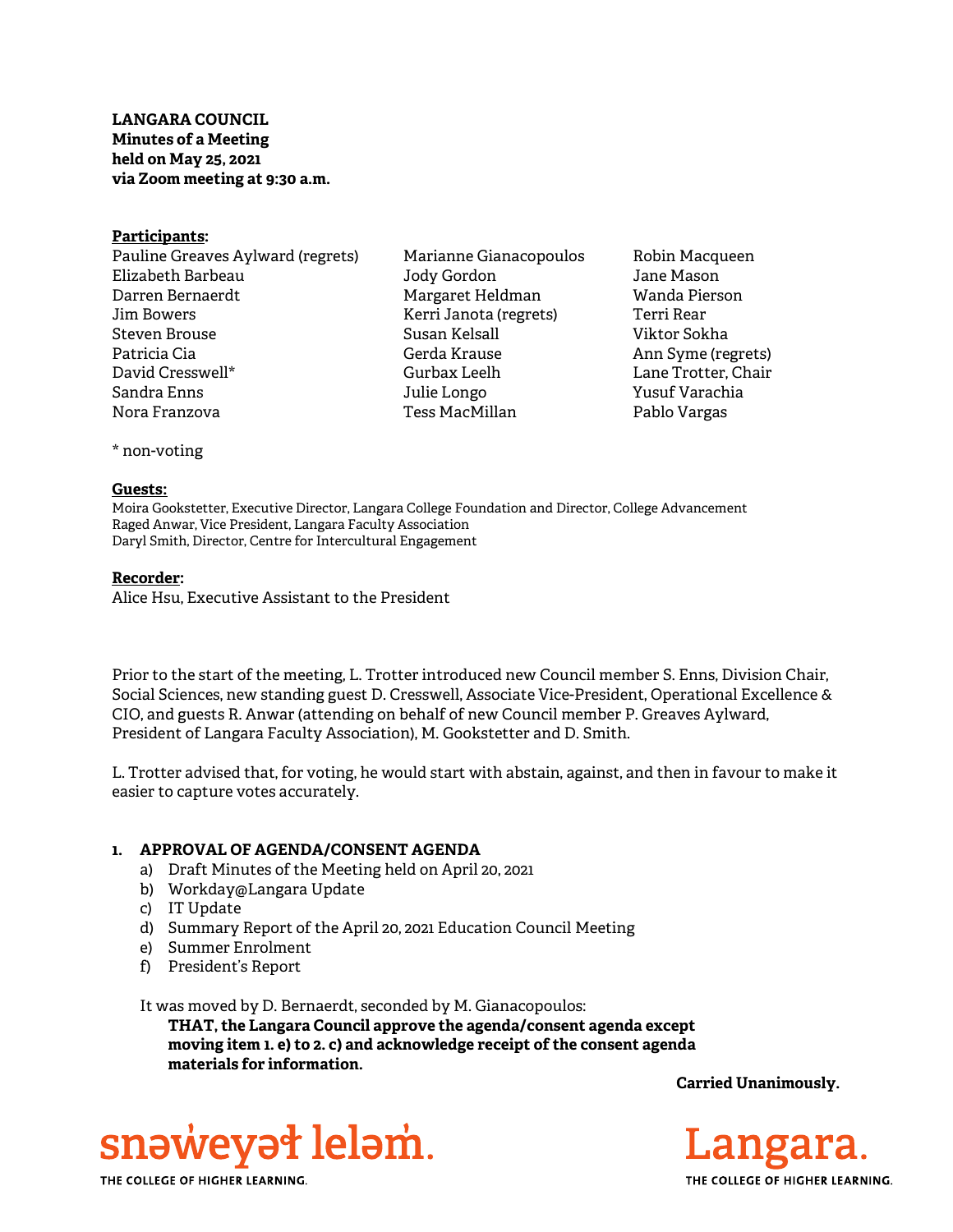#### 2. FOR INFORMATION

### a) Academic Plan Presentation

M. Heldman, E. Barbeau, P. Cia, J. Gordon, S. Kelsall, G. Krause, J. Longo, and D. Smith, members of the Academic Plan Core Group, gave a presentation on Academic Plan 2025, the College's second Academic Plan. The presentation reviewed the development and consultation timeline started from August 2019, the four academic lenses that will be used for the next five years (Curiosity, Creativity and Innovation: Create the Future Together; Holistic Student Engagement and Support; Transformational Learning Experiences; and Social Responsibility / Community Relationships), the activities that will engage the College community in Fall 2021, and what will be done to keep the new plan alive

Discussions ensued and M. Heldman answered a Council member's question around faculty's participation during the consultation process and clarified that, while Academic Plan 2025 has been finalized, the activities to support the implementation have not been discussed. Additional consultation will be required in Fall 2021 to help create actions associated with the new plan.

# b) Return to Campus Planning Update

# Update from the Provincial Health Officer (PHO)/ Return to In-person Work

J. Mason first noted that Premier Horgan and the Provincial Health Office (PHO) Dr. Bonnie Henry will be making some announcements in the afternoon and it is anticipated that some COVID restrictions might be loosened. She then provided an update on what we have learned from the PHO about BC's vaccination plan and schedule, and shared the results of the employee's survey conducted a few weeks ago showing that around 87% of the employee population intended to be fully vaccinated by September. Only 1% indicated that they would not be vaccinated and the rest were undecided or chose not to answer the question.

J. Mason then talked about the plans regarding returning to working on campus. It is anticipated that the College will be slowly opening up starting within the next week or so and the College will start planning on how to bring people back to work in a physically and psychologically safe manner. All plans will be done based on the PHO and WorkSafe BC guidelines and recommendations from our Emergency Operations Centre (EOC) Team. The plans so far include hosting at least three fairly large outdoor events over the summer, some recognition events similar to the Curbside Employee Recognition event held last fall, and some smaller, formal, and informal events in July and August for our new employees who have joined Langara during the past 18 months. People and Culture will provide some funding for these smaller events to help cover some food and small expenditures. Funding requests should be submitted to J. Mason through her Executive Assistant S. Shannon for approval. The hope is that everyone will have the opportunities to be on campus at least two or three times during the transition period over the summer to meet with new colleagues and reorganize the workspace.

J. Mason advised that the results of the Flexible Work Location Survey conducted a few weeks ago have been posted on the Langara Post. HR Consultants will be hosting departmental focus group meetings to get input on the principles that should be considered when developing the College's flexible work framework for an on-going basis.



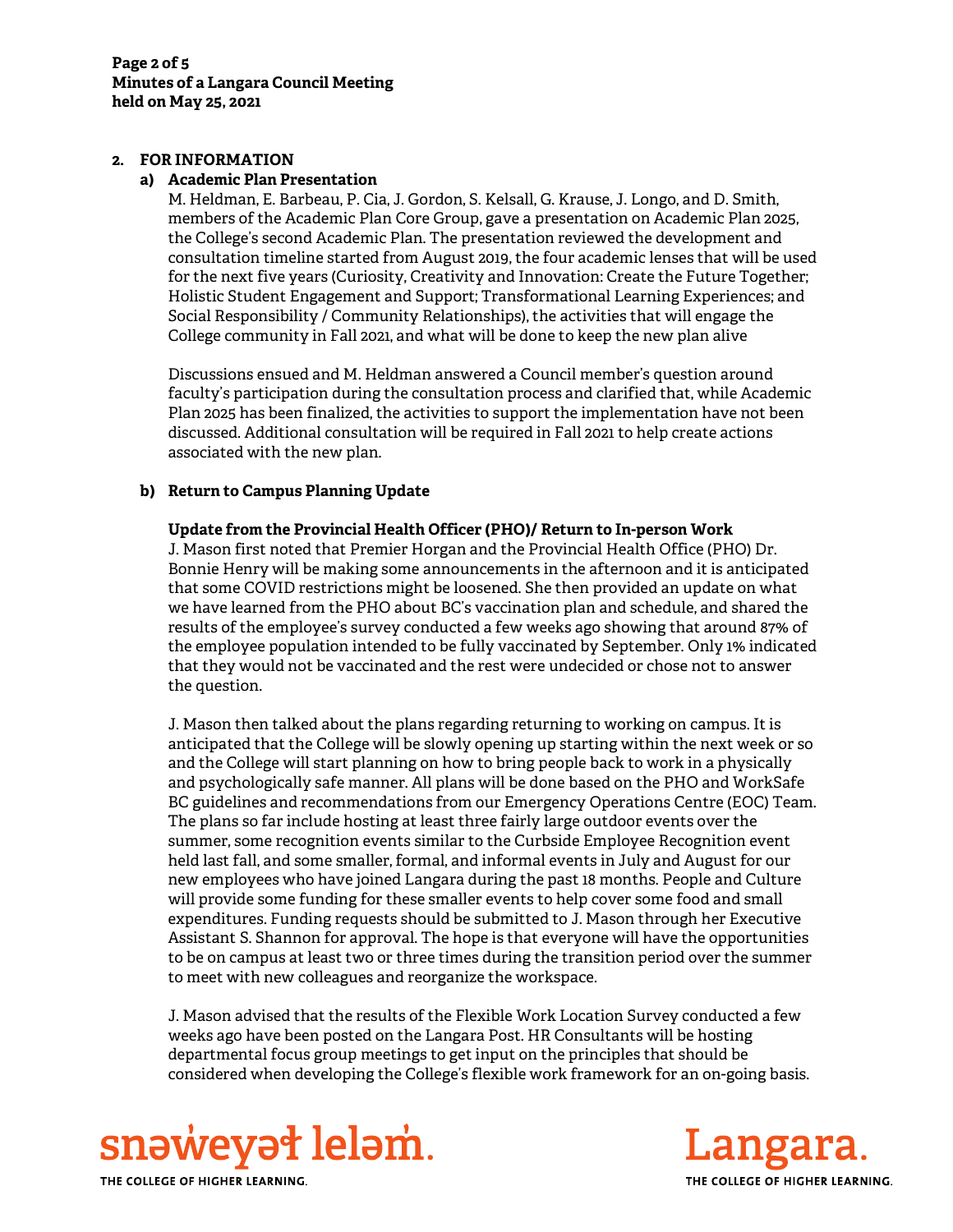### Page 3 of 5 Minutes of a Langara Council Meeting held on May 25, 2021

Discussions ensued and J. Mason answered a Council member's questions around meeting with new faculty and staff over the summer.

# Academic Fall Planning

M. Heldman gave a brief presentation to provide an update on the assumptions used to drive the planning for the Fall Return to Campus, COVID cases in Prince Rupert pre and post-community vaccination, BC's current vaccination plans and stats, and the preparations that are underway for Fall 2021 registration that will start on June 21, 2021.

M. Heldman accepted a Council member's recommendation to converting all water fountain stations to water bottle refill stations.

### c) Summer Enrolment

M. Heldman referred to the enrolment reports attached to the agenda to provide an update on various enrolment stats for the summer 2021 semester. Overall both domestic and international student enrolment numbers have improved from the same period last year. Y. Varachia provided further information on international student enrolment in PDD programs and advised that some students who signed waiver have chosen to defer their studies to the Fall 2021 semester. He thanked the faculty for adding more sections to accommodate international students.

In response to a Council member's question, M. Heldman advised that the stats suggested that we have more unique students but on average students are taking a fewer number of courses in the Summer 2021 semester.

# 3. FOR ACTION

#### a) Revised Policy F1002 – Concerns about Instruction and Course Delivery

D. Bernaerdt advised that the exiting Policy F1002 - originally named Concerns about Instruction was long overdue for a review since it was created in 2004. He gave a presentation to advise the reviewing process that started over two years ago and highlight the key changes made to the policy and procedures, which have been separated from the policy document. He noted that the objective of resolving concerns informally at the department level has been maintained and went through a flow chart to show how a case will be processed under the new procedures. He also noted that, to do a better job on conducting investigations, the committee leading this policy review felt strongly that it is important for the College to create a pool of trained investigators.

D. Bernaerdt thanked J. Bowers, W. Pierson, L. Cullen, M. Ross, I. McBain, and all those who have contributed and provided feedback through the reviewing process.

It was moved by D. Bernaerdt, seconded by W. Pierson:

THAT, the revised Policy F1002 – Concerns about Instruction and Course Delivery be recommended to the President for approval.

Carried Unanimously.



THE COLLEGE OF HIGHER LEARNING.

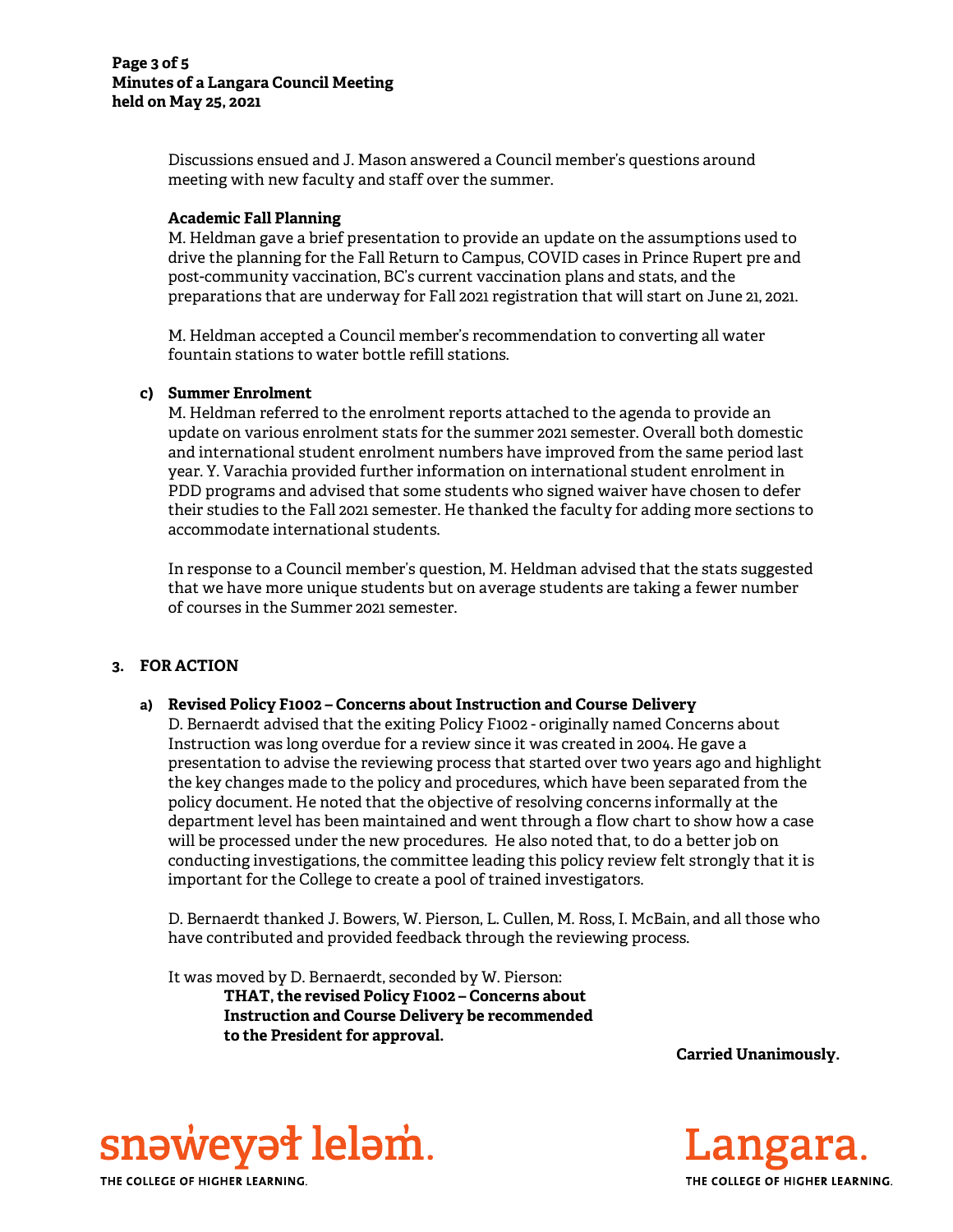### b) Revised Policy B1006 – Art Collection

M. Gookstetter advised that a significant review was done for Policy B1006 – Art Collection by an Art Collection Committee, composed of internal and external members of the community. The key recommended change is to provide better definition and clarity between the College's permanent art collection and the pedagogical art collection. Further clarity was also included about retaining pieces for educational purposes for the pedagogical collection.

It was moved by V. Sokha, seconded by R. Anwar:

THAT, the revised Policy B1006 – Art Collection be recommended to the President for approval.

Carried Unanimously.

# c) Revised Policy B1010 – Matching Gifts

M. Gookstetter advised that the existing policy B1010 – Matching Gifts was created prior to the Langara College Foundation being created in 2014. The revisions were made to accommodate the structural changes of having the Langara College Foundation handle the matching gifts.

It was moved by V. Sokha, seconded by M. Gianacopoulos:

THAT, the revised Policy B1010 – Matching Gifts be recommended to the President for approval.

Carried Unanimously.

# d) Revised Policy B1012 – Philanthropic Gift Acceptance

M. Gookstetter advised that Policy B1012 – Philanthropic Gift Acceptance was another one created prior to the creation of the Langara College Foundation and the Foundation has since established robust procedures for gift acceptance. As a result, Policy B1012 was updated to work and align with the procedures implemented by the Foundation.

It was moved by V. Sokha, seconded by M. Gianacopoulos:

THAT, the revised Policy B1012 – Philanthropic Gift Acceptance be recommended to the President for approval.

#### Carried Unanimously.

# e) Revised Policy B1014 – Naming Recognition M. Gookstetter advised that Policy B1014 – Naming Recognition was created in 2018 and had not yet been utilized. Some minor and housekeeping changes were made to the policy including updating the title of Vice-President, External.

It was moved by Y. Varachia, seconded by J. Gordon: THAT, the revised Policy B1014 – Naming Recognition be recommended to the President for approval.

Carried Unanimously.

f) Repeal of Policy B1011 – Management of Endowments M. Gookstetter advised that Policy B1011 – Management of Endowments was also created before the Foundation was created. When the Foundation was created in 2014, some actions



THE COLLEGE OF HIGHER LEARNING.

THE COLLEGE OF HIGHER LEARNING.